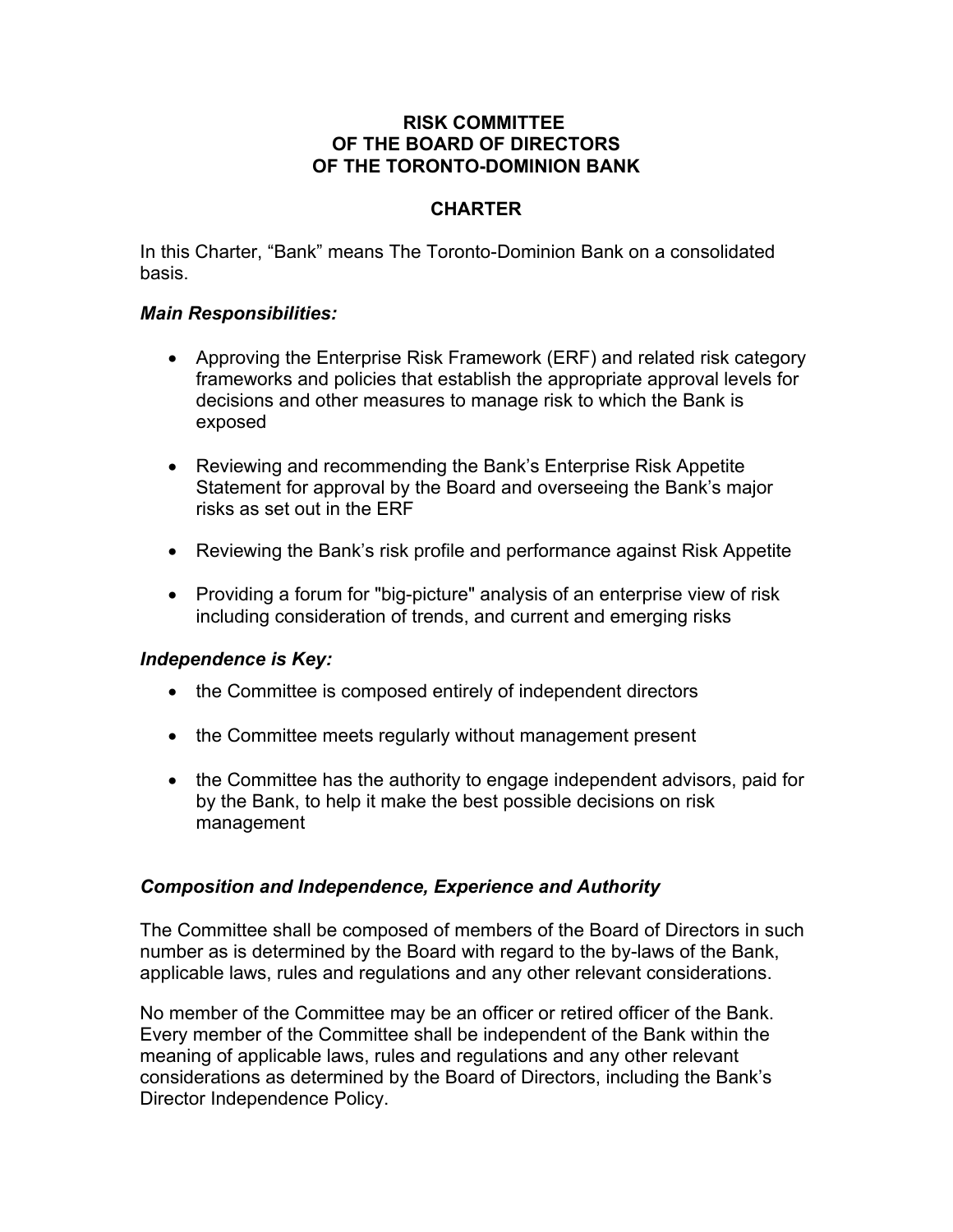The members of the Committee shall be appointed by the Board and shall serve until his or her successor is duly appointed, unless the member resigns, is removed, or ceases to be a director. A Chair will be appointed by the Board upon recommendation of the Corporate Governance Committee, failing which the members of the Committee may designate a Chair by majority vote. The Committee may from time to time delegate to its Chair certain powers or responsibilities that the Committee itself may have hereunder.

In addition to the qualities set out in the Position Description for Directors, all members of the Committee should have a sound understanding of the types of risks to which the Bank may be exposed and of the techniques and systems used to identify, measure, monitor, report on and mitigate those risks, or be willing and able to acquire the necessary knowledge quickly. Committee members may enhance their familiarity with risk management issues by participating in educational sessions conducted by the Bank or an outside consultant.

In fulfilling the responsibilities set out in this Charter, the Committee has the authority to conduct any investigation it deems appropriate to, and access any officer, employee or agent of the Bank for the purpose of fulfilling its responsibilities, including, without limitation, the shareholders' auditor. The Committee may obtain advice and assistance from outside legal, accounting or other advisors as the Committee deems necessary to carry out its duties and may retain and determine the compensation to be paid by the Bank for such independent counsel or outside advisor in its sole discretion without seeking Board approval.

#### *Meetings*

The Committee shall meet at least four times annually, or more frequently as circumstances dictate. The Committee shall dedicate a portion of each of its regularly scheduled meetings to meeting separately with the Chief Risk Officer of the Bank and other selected members of management as considered necessary by the Committee, and to meeting on its own without members of management. Any member of the Committee may make a request to the Chair for a Committee meeting or any part thereof to be held without management present. The Committee shall also meet with the Office of the Superintendent of Financial Institutions Canada ("OSFI") to review and discuss the results of OSFI's annual supervisory examination of the Bank in the event OSFI directs that it meet with the Committee instead of the full Board. The Committee may also meet with the shareholders' auditor from time to time as determined by the Committee. To facilitate open communication between this Committee and the Audit Committee, and where the Chair of the Audit Committee is not a member of this Committee, he or she shall have a standing invitation to attend each meeting of this Committee at his or her discretion, as a non-voting observer, and receive the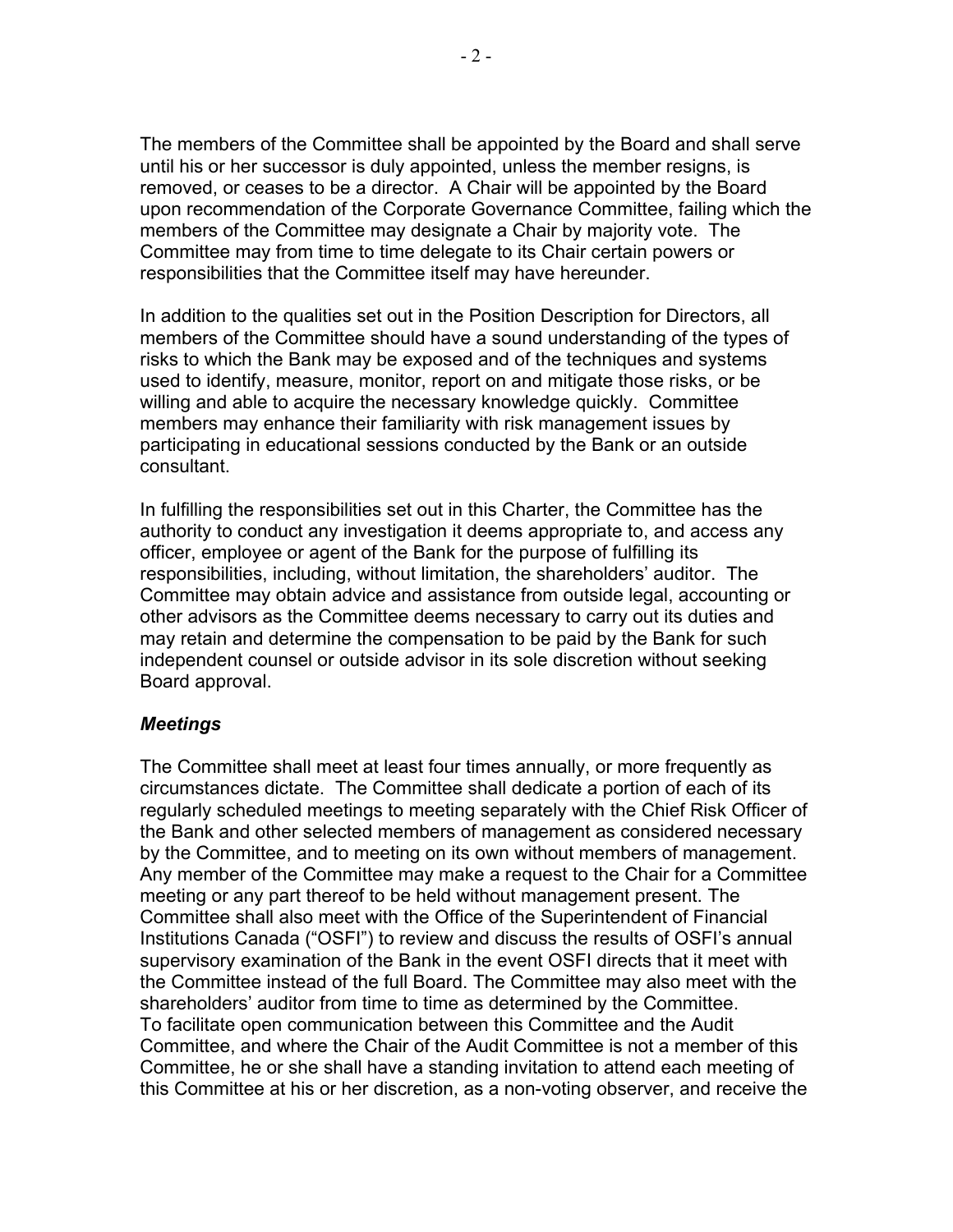materials for each such meeting. In addition, this Committee shall meet with the Audit Committee at least two times annually to discuss topics relevant to both Committees.

The Committee may invite to its meetings any director, member of management of the Bank or such other persons as it deems appropriate in order to carry out its responsibilities. The Committee may also exclude from its meetings any persons it deems appropriate in order to carry out its responsibilities.

## *Specific Duties and Responsibilities*

To fulfill its responsibilities and duties, the Committee shall satisfy itself that a sound enterprise risk framework, including related frameworks, policies, procedures and practices are implemented to manage the Bank's key risks. More specifically, the Committee shall:

### *Enterprise Risk Framework and Risk Appetite*

- 1. Review and approve the ERF which sets the direction for how the Bank manages risk to its business operations in alignment with its overall strategy. The ERF describes: a) the Bank's Risk Inventory and major categories of risk, b) the Bank's risk governance and organizational structure; and c) the risk management processes developed to identify and assess, measure, control, monitor and report on risk.
- 2. Review and approve the significant risk management frameworks and policies recommended by management to manage the Bank's major risk exposures. These frameworks and policies are reviewed regularly as determined by the Committee, and include those required by regulatory authorities.
- 3. Review and approve the delegation of risk and credit limits to management and approve any transactions exceeding those delegated authorities.
- 4. Review and recommend the Bank's Enterprise Risk Appetite Statement and related principles and measures for approval by the Board at least annually and on the recommendation of the Chief Risk Officer.
- 5. Review and approve the Risk Appetite Governance Framework and monitor the Bank's risk profile and performance against its Risk Appetite as well as review any material exceptions to the Bank's Risk Appetite as reported by senior management.
- 6. Review Risk Management's annual assessment of the Bank's performance against the Enterprise Risk Appetite Statement, which, among other things, may be used as input for the Human Resources Committee (HRC) as part of the compensation process.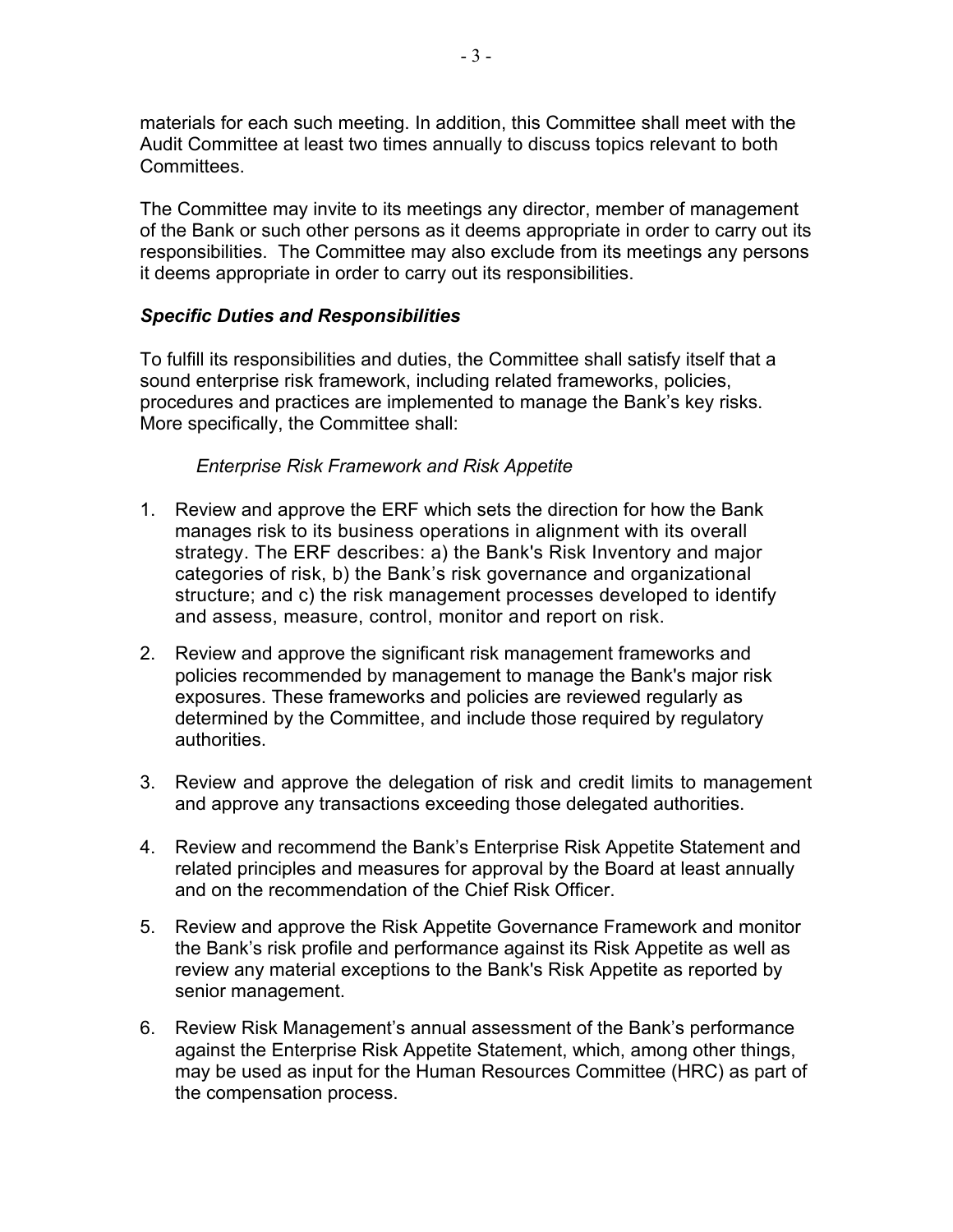- 7. Meet annually with the HRC to review the Bank's performance against the Enterprise Risk Appetite Statement prior to the HRC determining year-end compensation.
- 8. Receive presentations, regular reports and other information to understand the top and emerging risks to which the Bank is exposed including identifying material, emerging and non-traditional risk issues and trends.
- 9. Review and discuss annual Enterprise-Wide Stress Testing scenarios and results, as well as results from regulatory and other ad hoc stress tests as required.
- 10. Regularly review Operational Risk Management's updates, with oversight of significant enterprise projects and initiatives.
- 11. Regularly review the Bank's risk management performance and obtain reasonable assurance that the Bank's risk management policies for significant risks are being adhered to.
- 12. Review reports on the amount, nature, characteristics, concentration and quality of the Bank's credit portfolio, as well as significant credit exposures and exceptions to risk policies and controls, and trends in portfolio quality (credit and position risk), market risk, liquidity risk, economic trends and other risk information.
- 13. Receive regular reports on the Bank's significant environmental and social risk exposures as identified by the Bank's management.
- 14. Review the provisioning methodology for credit losses and adequacy of the Bank's provisions for credit losses.
- 15. Review annually the Bank's material outsourcing arrangements, and approve its outsourcing policy in accordance with the approved policy review cycle.
- 16. Review and approve the Bank's Crisis Management Recovery Plan, and any similar crisis management recovery or resolution plan of the Bank as required by applicable regulatory requirements.
- 17. Receive regular liquidity risk reports and annually approve the acceptable level of liquidity risk in respect of the combined U.S. operations<sup>1</sup> in accordance with applicable regulatory requirements.
- 18. Incidental to the Committee's overall responsibilities**,** the Committee receives reports from the Internal Audit Division on, and considers compliance with, internal control policies and the effectiveness of related procedures, recognizing that the Audit Committee has the primary responsibility for the

<sup>&</sup>lt;sup>1</sup> The combined U.S. operations or "CUSO" comprise TD Group US Holdings LLC and its subsidiaries together with The Toronto-Dominion Bank's U.S. branch and agency network.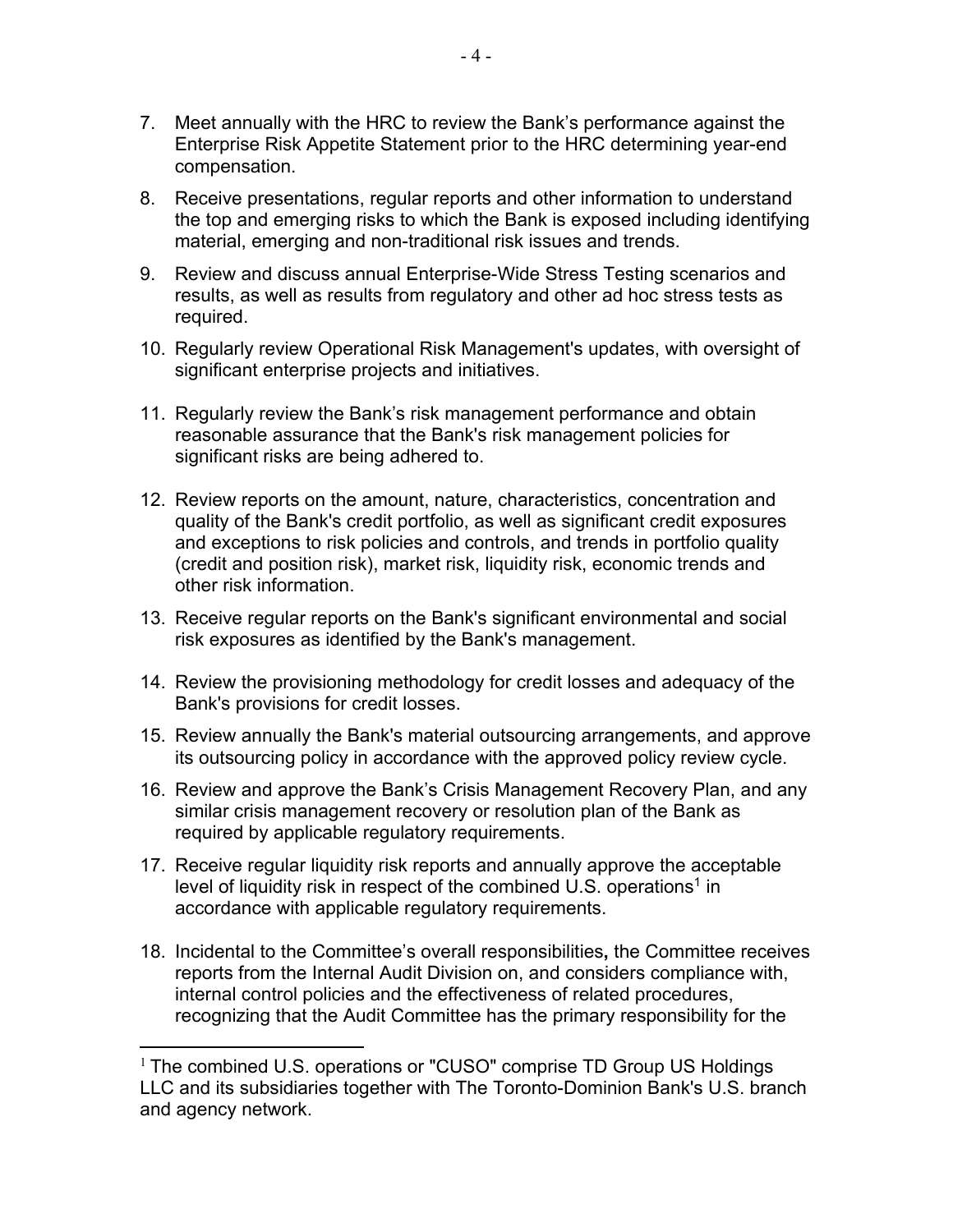review and approval of such internal control policies and procedures. In addition, the Committee shall periodically monitor the independent assessment by the Internal Audit Division of significant risk-related issues.

19. Review and approve any other matters required by OSFI and other relevant regulators from time to time.

# *Risk Management Governance and Oversight*

The Committee shall oversee Risk Management, including reviewing and approving the mandates of Risk Management and the Chief Risk Officer at least annually. The Committee shall satisfy itself that Risk Management has adequate resources and independence to perform its responsibilities. In addition, the Committee shall:

- review and approve, at least annually, the Risk Management budget and resource plan, including assessing the adequacy of both as well as reviewing the succession plans for the Chief Risk Officer of the Bank;
- confirm the appointment and dismissal of the Chief Risk Officer of the Bank;
- at least annually assess the effectiveness of the Risk Management function;
- periodically review the results of a benchmarking of the Risk Management function conducted with the assistance of an independent third party;
- annually convey its view of the performance of the Chief Risk Officer to the Chief Executive Officer of the Bank as input into the compensation approval process;
- review and discuss regular reports prepared by the Chief Risk Officer including with regard to reports by supervisory authorities related to Risk Management, together with management's response and follow-up on outstanding issues, as necessary, including proactive consideration of whether deficiencies in one area may be present in other areas; and
- provide a forum for the Chief Risk Officer to have unfettered access to the Committee to raise any risk issues or issues with respect to the relationship and interaction between Risk Management and senior management of the Bank, Internal Audit Division, the shareholders' auditor and/or regulators.

## *General*

The Committee shall have the following additional general duties and responsibilities: